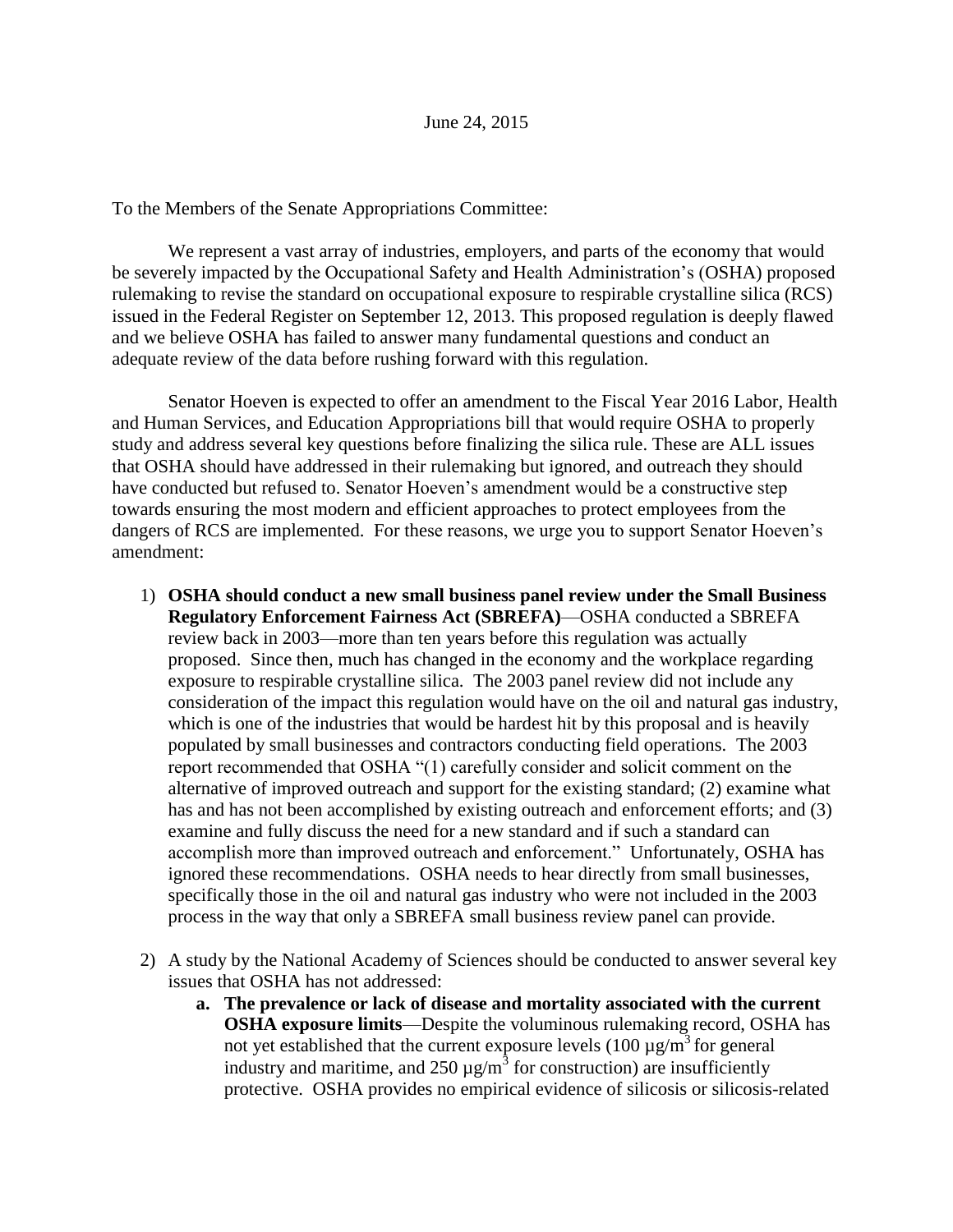mortality in those exposed to the current permissible exposure level (PEL) and OSHA provides no empirical data indicating that the current PEL is not protective. Indeed, there is reliable data and commentary that says the current exposure levels are more protective than necessary. Not only has OSHA failed to demonstrate the current PELs are not protective, but OSHA has not been able to show that the proposed PEL (50  $\mu$ g/m<sup>3</sup> for all industries) is the level of exposure below which employees will be protected.

- **b. The ability of laboratories to measure exposures accurately below the current OSHA exposure limits**—The proposed regulation would create several new requirements for employers such as exposure monitoring and protective measures based on the exposure levels to RCS in the workplaces. Unfortunately, independent studies, and even OSHA's testing, has shown that the laboratories that would be conducting the exposure testing are only able to determine within a margin of error of  $\pm$  50% what level of silica is present in the samples at the exposure levels that trigger the various requirements in the proposal. This means that employers would not be able to reliably determine whether they have met the requirements of the regulation.
- **c. The value of personal protective equipment (PPE) in protecting employees** OSHA ignores the widespread use of low cost but effective personal protective equipment such as respiratory protection of various types in evaluating the level of RCS to which employees are currently exposed. Not taking the use of PPE into account creates the impression that employees are being exposed to high levels of RCS without any protection.
- **d. The steady decline in silicosis related mortality rates based on data maintained by the Centers for Disease Control**—Occupational disease mortality related to silica has declined dramatically in the United States over the last 45 years. The most recent and reliable U.S. government data, from the U.S. Centers for Disease Control and Prevention (CDC), documents that there were 123 deaths from silica-related disease in the U.S. in 2007, down from nearly 1200 cases in 1968—a 93% reduction in mortality. OSHA has dismissed this data and not bothered to examine the 123 cases from 2007 (or other years either) to determine the circumstances around them. For instance: At what level of RCS were these people exposed, and for how long were they exposed?; Whether or not these people had other health issues or smoked cigarettes; Which industries and workplaces produced these exposures? Without an in-depth understanding of the remaining cases of silicosis related mortality there is no way OSHA can claim that a new regulation of this magnitude is warranted.
- **e. The costs of the different types of PPE as compared to the costs of engineering and work practice controls**—OSHA presumptively dismisses the use of PPE as a primary approach to protecting employees; instead, relying on the outdated "hierarchy of controls" that emphasizes much more costly, disruptive, and often less effective, engineering and work practice controls in mandating how employers will be required to protect employees under the new requirements.

OSHA's proposed silica regulation would impose billions of dollars of cost on employers that would result in less economic growth and significantly impede the exploration and